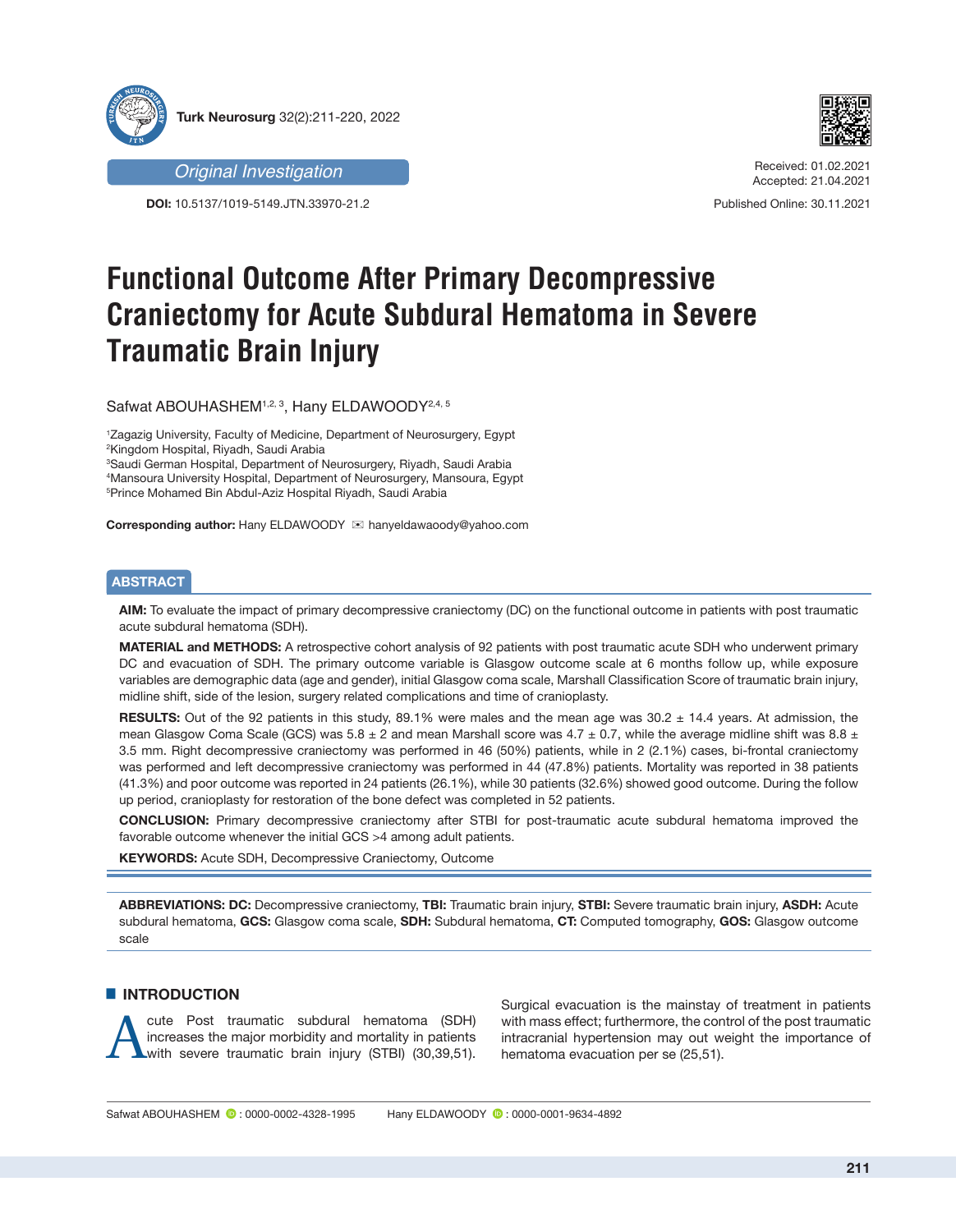For a long time, craniotomy and hematoma evacuation has been the main surgical procedure of posttraumatic acute SDH; furthermore, decompressive craniectomy (DC) may be an alternative surgical procedure which in addition to hematoma evacuation, provides an extra space to accommodate the edematous brain tissue and controls the post traumatic intracranial hypertension (39).

One third of patients after the initial craniotomy and evacuation of acute SDH ultimately needs secondary DC (8), so early planned aggressive intervention in the form of primary DC, evacuation of the hematoma and duroplasty would prevent secondary brain insult (46,50,54); however, there is no universal consensus regarding the appropriate surgical strategy and the decision to perform either craniotomy or primary DC which remains a controversial issue till date (36,39,54).

In this study, the outcome of patients who underwent primary DC and evacuation of acute SDH after severe traumatic brain injury was retrospectively evaluated to clarify the effect of primary DC on the functional status after severe traumatic brain injury associated with acute SDH. The aim of this study is to evaluate the impact of primary DC on the functional status in patients who presented with severe traumatic brain injury and post traumatic acute SDH.

## █ **MATERIAL and METHODS**

All procedures performed in studies involving human participants were in accordance with the ethical standards of the institutional and/or national research committee [Kingdom Hospital ethical committee (NS 17-07-2018) on July 2018] and with the 1964 Helsinki Declaration and its later amendments or comparable ethical standards.

This is a retrospective collaborative cohort analysis of 92 patients with severe TBI (Glasgow Coma Scale score ≤8) with acute SDH and mass effect who underwent primary DC and evacuation of the hematoma between 2013 and 2019. The primary outcome variable is Glasgow outcome scale (GOS) (21), while exposure variables are demographic data (age and gender), initial Glasgow coma scale, Marshall Classification Score of traumatic brain injury, midline shift, side of the lesion, surgery related complications and time of cranioplasty.

Over the past decade in our institutions, primary decompressive craniectomy and hematoma evacuation for post traumatic acute SDH was generally agreed on being the main line of surgical management in such patients. The end point of the study was death, or 6 months follow up.

Patients with Glasgow Coma Scale >8, patients with isolated extradural hematoma, patients with previous neurological deficit, patients with GCS-3 and bilaterally dilated non-reactive and those with incomplete data were excluded.

The Glasgow Coma Scale (47,48) (Table I) was used to classify the initial neurological status while Marshall Classification Score of traumatic brain injury (31) was used to classify the radiological findings (Table II).

The six degrees initial neurological condition of the patients' GCS (GCS 3-8) were further subdivided into three subgroups; critically severe (GCS 3-4), critically moderate (GCS 5-6) and critically mild (GCS 7-8).

In this study, the extra-axial fluid collection was reported as a complication only being significant whenever its thickness was more than 1 cm, whether the content was blood, serosanguinous, infected fluid, or mere CSF collection.

The outcome was categorized according to Glasgow Outcome Scale (21) (Table III) into good outcome (GOS 4–5), poor outcome (GOS 2–3) and death (GOS 1), then the functional status was dichotomized into unfavorable outcome (GOS 1–3) versus favorable outcome (GOS 4–5).

#### **Statistical Analysis**

A statistical analysis was carried out using Stata Software version 15.1. Descriptive statistical data were summarized as mean  $\pm$  SD and/or proportions as appropriate. We compared the mean, or proportion of the exposure factors between patients with favorable outcome and patients with unfavorable outcome using t-test, univariate logistic regression test, chisquare test, Fisher exact test and Kruskal-Wallis equality-ofpopulations rank test.

Stratification and a multivariable logistic regression were performed to eliminate the effects of confounders and to identify the independent clinical factors associated with unfavorable outcome and the final multivariable model included all variables with p-value <0.05.

**Table I:** Glasgow Coma Score (Score of 13 or Higher Correlates with a Mild Brain Injury, 9 to 12 is a Moderate Injury and 8 or Less a Severe Brain Injury).

|   | <b>Best Eye Response</b>      | <b>Best Verbal Response</b> | <b>Best Motor Response</b> |
|---|-------------------------------|-----------------------------|----------------------------|
|   | No eye opening                | No verbal response          | No motor response          |
| 2 | Eye opening to pain           | Incomprehensible sounds     | Extension to pain          |
| 3 | Eye opening to verbal command | Inappropriate words         | Flexion to pain            |
| 4 | Eyes open spontaneously       | Confused                    | Withdrawal from pain       |
| 5 |                               | Orientated                  | Localizing pain            |
| 6 |                               |                             | <b>Obeys Commands</b>      |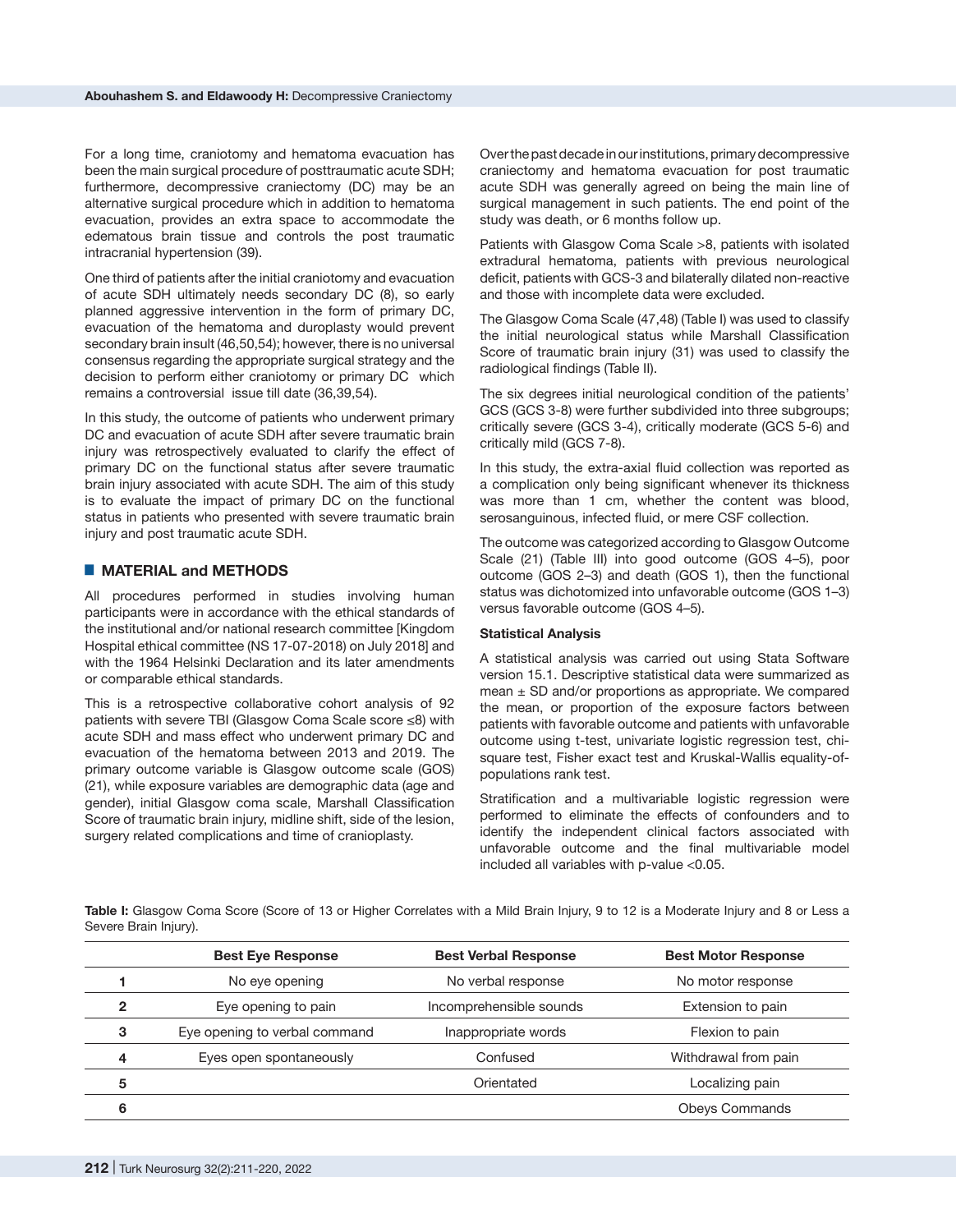| <b>Scale</b>        | <b>CT</b> findings                                                                                                                    |  |
|---------------------|---------------------------------------------------------------------------------------------------------------------------------------|--|
| <b>Category I</b>   | midline shift of 0 to 5 mm<br>basal cisterns remain visible<br>no high or mixed density lesions >25 cm <sup>3</sup>                   |  |
| <b>Category II</b>  | midline shift of 0 to 5 mm<br>basal cisterns compressed or completely effaced<br>no high or mixed density lesions >25 cm <sup>3</sup> |  |
| <b>Category III</b> | midline shift of 0 to 5 mm<br>basal cisterns compressed or completely effaced<br>no high or mixed density lesions >25 cm <sup>3</sup> |  |
| <b>Category IV</b>  | midline shift $>$ 5mm<br>no high or mixed density lesions >25 cm <sup>3</sup>                                                         |  |
| <b>Category V</b>   | any lesion evacuated surgically                                                                                                       |  |
| <b>Category VI</b>  | high or mixed density lesions $>25$ cm <sup>3</sup><br>not surgically evacuated                                                       |  |

**Table II:** Marshall CT Scale of Traumatic Brain Injury

#### **Table III:** Glasgow Outcome Scale

| <b>Scale</b> | <b>Description</b>                                                               |  |
|--------------|----------------------------------------------------------------------------------|--|
| GOS-1        | Death                                                                            |  |
| GOS-2        | Persistent vegetative state: Minimal responsiveness                              |  |
| GOS-3        | Severe disability: Conscious but disabled; dependent on others for daily support |  |
| GOS-4        | Moderate disability: Disabled but independent; can work in sheltered setting     |  |
| GOS-5        | Good recovery: Resumption of normal life despite minor deficits                  |  |

**Table IV:** Characteristics of the Study Population

| <b>Variables</b>          | Number (%) Mean $\pm$ SD |  |  |
|---------------------------|--------------------------|--|--|
| <b>Number of patients</b> | 92 (100%)                |  |  |
| Age                       | $30.2 \pm 14.4$          |  |  |
| Pediatric                 | 4 (4.35%)                |  |  |
| Adult                     | 84 (91.3%)               |  |  |
| Elderly                   | 4 (4.35%)                |  |  |
| Gender                    |                          |  |  |
| Male                      | 82 (89.1%)               |  |  |
| Female                    | 10 (10.9%)               |  |  |
| GCS                       | $5.8 \pm 2$              |  |  |
| <b>Marshal scale</b>      | $4.7 \pm 0.7$            |  |  |
| <b>Midline shift</b>      | $8.8 \pm 3.5$            |  |  |
| <b>Right side lesion</b>  | 46 (50%)                 |  |  |
|                           |                          |  |  |

# █ **RESULTS**

Out of the 92 patients in this study, 89.1% were males and their mean age was  $30.2 \pm 14.4$  years, 4 patients (4.4%) were younger than 16 years and 4 patients (4.4%) were older than 65 years. At admission, the mean Glasgow Coma Scale (GCS) was  $5.8 \pm 2$  and mean Marshall score was  $4.7 \pm 0.7$ , while the average midline shift was  $8.8 \pm 3.5$  and left sided decompressive craniectomy was done for 44 patients (47.8%). During the follow up period, cranioplasty for restoration of the bone defect was completed in 52 patients (Table IV).

At the end point of the study, mortality was reported in 38 patients (41.3%) and poor outcome was reported in 24 patients (26.1%), while 30 patients (32.6%) showed good outcome (Table V). The surgery related complications (Table V) included significant postoperative collections in 18 patients (19.6%), CSF leak in 6 patients (6.5%), infection in 6 patients (6.5%), sunken flap in 8 patients (8.7%) and hydrocephalus in 10 patients (10.9%). The base line criteria of the study population are summarized in Table IV.

Correlation between GOS and initial GCS was detected by linear regression analysis (Figure 1), and the regression coefficient was found to be 0.4.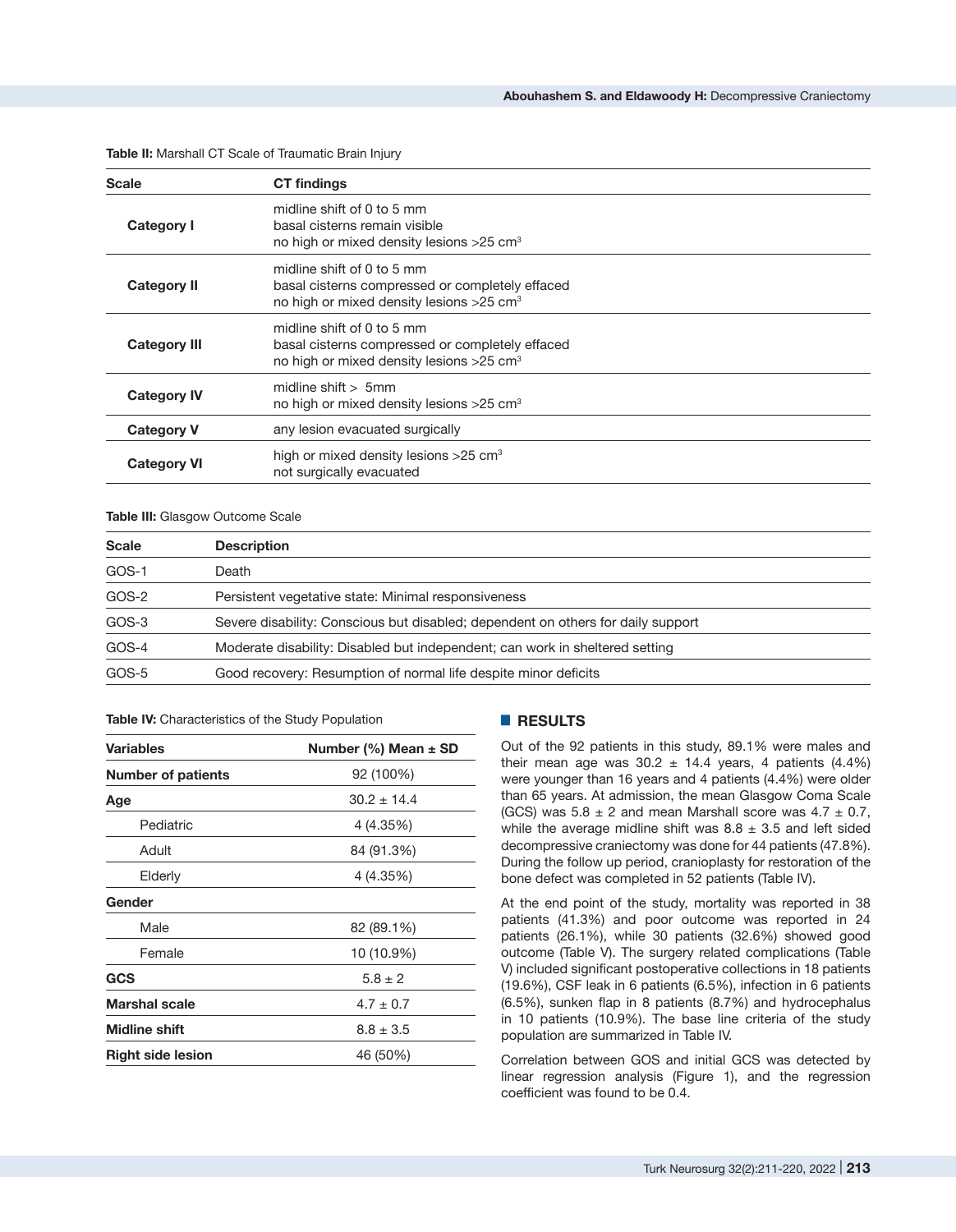**Table V:** Surgery Related Complications and Outcome

| Variable                              | Number (%)<br>Mean $\pm$ SD |  |
|---------------------------------------|-----------------------------|--|
| <b>Surgery related complications</b>  |                             |  |
| Post-operative extra-axial collection | 18 (19.6%)                  |  |
| Post-operative infection              | 6(6.5%)                     |  |
| Post-operative CSF leak               | 6(6.5%)                     |  |
| Sunken flap                           | 8(8.7%)                     |  |
| Hydrocephalus                         | 10 (10.9%)                  |  |
| GOS                                   | $2.6 \pm 1.6$               |  |
| Outcome                               |                             |  |
| Mortality                             | 38 (41.3%)                  |  |
| Poor functional status                | 24 (26.1%)                  |  |
| Good functional status                | 30 (32.6%)                  |  |
| <b>Functional outcome status</b>      |                             |  |
| Favorable outcome                     | 30 (32.6%)                  |  |
| Unfavorable outcome                   | 62 (67.4%)                  |  |

After dichotomizing the patients into favorable outcome (GOS 4-5) and unfavorable outcome (GOS 1-3), the exposure variables were compared and revealed that the initial GCS was lower in patients with unfavorable outcome with statistically significant value (p<0.0001- Table V).

After stratification of GCS subgroups, all patients with critically severe initial neurological status (GCS 3-4) showed unfavorable outcome, while the likelihood of favorable outcome in patients with critically moderate initial neurological status (GCS 5-6) was 30% and in patients with critically mild initial neurological status (GCS 7-8), the likelihood of favorable outcome was 57.1% (p<0.0001 - Table VI, Figure 2).

Moreover, when statistical analysis was performed between critically moderate and critically mild initial neurological status groups, there was statistically significant difference in GOS (p=0.046 - Table VI).

Although there were no statistically significant differences in demographic data between both groups [Table 6], after stratification of the data, unfavorable outcome could be predicted in elderly patients > 65 years, also favorable outcome could be predicted in pediatric patients < 16 years with statistically significant difference ( $p$  value = 0.049 - Table VI, Figure 3).

Despite the tendency of lower mean time for cranioplasty after DC among favorable outcome group compared to that of unfavorable outcome patients' group, there was no statistically significant difference (61.9 and 85.2 days, respectively, p=0.058 - Table V, Figure 4).



**Figure 1:** Correlation between GOS and initial GCS.







**Figure 3:** Favorable and unfavorable outcome according to the Age group.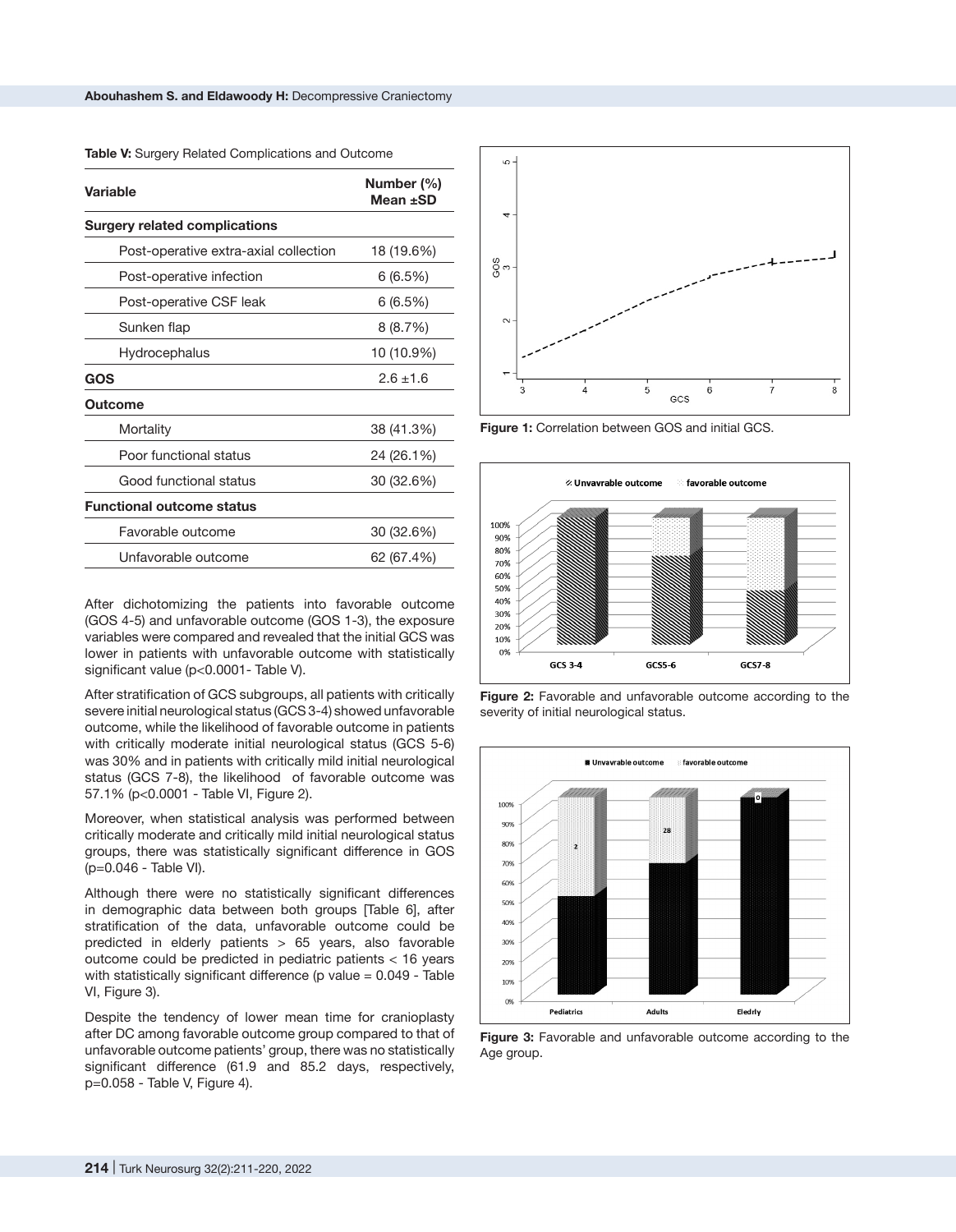**Table VI:** Comparison of Demographics and Baseline Clinical Characteristics Between Patients with Favorable and Patients with Unfavorable Outcome

|                                                    | <b>Favorable outcome</b><br>30 (32.6%) | <b>Unfavorable outcome</b><br>62 (67.4%) | p             |  |
|----------------------------------------------------|----------------------------------------|------------------------------------------|---------------|--|
| GOS                                                | $4.7 \pm 0.5$                          | $1.6 \pm 0.8$                            | $< 0.0001***$ |  |
| Age(Y)                                             | $31.1 \pm 12$                          | $35.8 \pm 18$                            | 0.2           |  |
| Pediatric (< 16 years)                             | 2(50%)                                 | 2 (50%)                                  |               |  |
| Adult (16-65)                                      | 28 (35%)                               | 52 (65%)                                 | $0.049*$      |  |
| Elderly (65 years <)                               | $0(0\%)$                               | 8 (100%)                                 |               |  |
| Gender                                             |                                        |                                          |               |  |
| Male                                               | 28 (34.1%)                             | 54 (65.8%)                               |               |  |
| Female                                             | 2(20%)                                 | 8 (80%)                                  | 0.36          |  |
| <b>Baseline clinical and radiological findings</b> |                                        |                                          |               |  |
| <b>Mean GCS</b>                                    | $7.3 \pm 0.9$                          | $5.1 \pm 2$                              | $< 0.0001***$ |  |
| <b>GCS subgroups</b>                               |                                        |                                          |               |  |
| Critically severe (GCS 3-4)                        | $0(0\%)$                               | 30 (100%)                                |               |  |
| Critically moderate (GCS 5-6)                      | 6 (30%)                                | 14 (70%)                                 | $< 0.0001***$ |  |
| Critically mild (GCS 7-8)                          | 24 (57.1%)                             | 18 (42.9%)                               | $< 0.046*$    |  |
| <b>Marshall scale</b>                              | $4.6 \pm 0.6$                          | $4.7 \pm 0.8$                            | 0.28          |  |
| Midline shift(mm)                                  | $8.4 \pm 3.2$                          | $9 \pm 3.7$                              | 0.6           |  |
| Side of decompression                              |                                        |                                          |               |  |
| Right side decompression                           | 16 (34.8%)                             | 30 (65.2%)                               |               |  |
| Left side decompression                            | 14 (31.8%)                             | 30 (68.2%)                               | 0.8           |  |
| Bifrontal decompression                            | 2(100%)                                | 0                                        |               |  |
| <b>Time of Cranioplasty (days)</b>                 | $61.9 \pm 7.5$                         | $85.2 \pm 9.1$                           | 0.058         |  |
| <b>Complications</b>                               |                                        |                                          |               |  |
| <b>Extra-axial collection</b>                      | 8 (26.7%)                              | 10 (16.1%)                               | 0.2           |  |
| <b>Hydrocephalus</b>                               | 2 (20%)                                | 8(80%)                                   | 0.36          |  |
| <b>CSF Leak</b>                                    | 2 (33.3%)                              | 4 (66.7%)                                | 0.9           |  |
| <b>Sunken flap</b>                                 | 2(25%)                                 | 6 (75%)                                  | 0.6           |  |
| <b>Infection</b>                                   | 4 (66.7%)                              | 2 (33.3%)                                | 0.7           |  |

Surgery related complications; Marshall radiological scale and midline shift did not show significant difference between patients with favorable and unfavorable outcome (Table VI).

# █ **DISCUSSION**

Evacuation of the post-traumatic acute SDH is the main stay of management in patients with severe traumatic brain injury, but the ability to control ICP could be more important than removal of the subdural blood clot (51). Although DC can reduce the intracranial hypertension (15,25), its impact on the clinical outcome is still unclear and is a debatable issue (20,41,45,54). Controversy and debate resides in whether DC after STBI would be able to improve the clinical outcome (5,6) or just decrease the mortality with subsequent severe disability in return (14,18).

The functional outcome after severe traumatic brain injury is a multifactorial issue (43). Although initial neurological status, radiological findings, gender, age, and associated injuries have been studied with conflicting results (22,33,43), there is a wide agreement that post traumatic intracranial hypertension is associated with unfavorable outcome (22,25,33).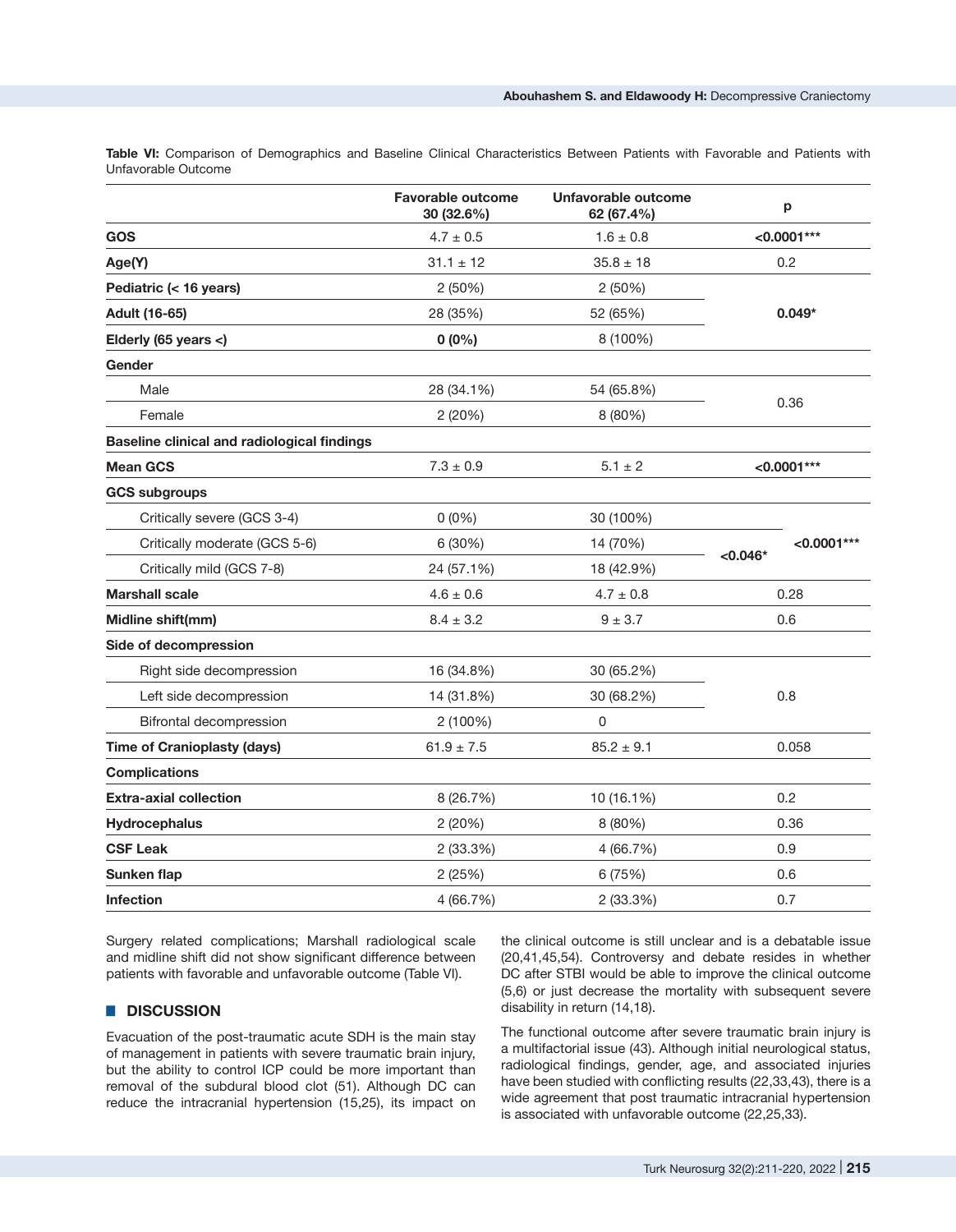

**Figure 4:** Correlation between time of cranioplasty and GOS.

Decompressive craniectomy could reduce the intracranial hypertension after severe traumatic brain injury (15). In patients associated with acute SDH, decompressive craniectomy could be performed as a pre-planned primary procedure, intraoperative decision in case with fulminant intra-operative swelling or might be secondary after evacuation of the hematoma with post-operative persistent intracranial hypertension (26,42,52,54).

In the randomized study of Hutchinson et al., DC decreased the mortality from 48.9% at 6 months in patients who were treated non-surgically to 26.9%, while favorable functional status was reported in 27.4% after DC versus 26.6% in nonsurgical patients (20).

In the current study, the favorable functional neurological outcome was detected in 32.6%, which is comparable to Hutchinson et al.'s study (20). Although the mortality in the current study was reported in 41.3% of the patients which is higher than the mortality in the Hutchison et al.'s study (20), the overall unfavorable outcome which included both mortality and severe disability is generally comparable (in the current study 67.4% [41.3% and 26.1%, respectively] versus 72.6% [26.9% and 45.7%, respectively]).

The higher proportion of mortality rate in the current study could be attributed to the known higher risk of mortality due to the presence of acute subdural hematoma in all our TBI cases which was not present mostly in Hutchinson's cases (30,51).

In the meta-analysis of Phan et al., poor outcome and mortality were lower in patient with severe traumatic brain injury and subdural hematoma who were treated by craniotomy and evacuation of the hematoma than those who underwent decompressive craniectomy as the poor outcome was (50.1% vs. 60.1%) and the mortality rate was (13.9% vs. 40.5%), respectively (39). This can be well explained by the higher proportion of DC over craniotomy for treating TBI cases who presented with poor initial neurological status GCS scale <8 (39). However, in the current study, all patients presented with poor neurological status.

Also in the multicenter study of Leitgeb et al., their outcome is comparable to the result of the current study as unfavorable outcome was reported after acute SDH in 65.3% (46.7%, 18.6% mortality and poor functional status, respectively), while 32.2% showed favorable outcome, and the outcome was unknown in 2.5% with significantly higher mortality in the non-operative treatment (30).

Initial neurological status has significant correlation with outcome after severe traumatic brain injury (7,49). Glasgow Coma Scale (GCS) is the standardized scale for measurement of neurological status after TBI (47,48). Kodliwadmath et al (24) concluded that GCS can predict the risk and prognosis in patients with traumatic brain injury and significant correlation with outcome after TBI had been reported (7,35,49). Moreover, low GCS≤8 on admission have poor prognosis and usually correlates with poor outcome either mortality or vegetative state (11,35).

In this study, significant correlation between initial neurological status using GCS scale and functional neurological outcome have been detected (correlation coefficient was 0.4 with p-value <0.0001, Figure 1). Moreover, the mean GCS was significantly lower in patients with unfavorable outcome than patients with favorable outcome with p-value <0.0001 and also after stratification of GCS subgroups, all patients with critically severe initial neurological status (GCS 3-4) showed unfavorable outcome (Figure 2) which is comparable to the study of Bagheri et al. (2) where most of their patients who presented with GCS <5 showed unfavorable outcome (83%). Nevertheless, Demetriades et al. reported an overall mortality of 60% among critically low GCS on admission (11); on the other hand, there were case reports describing the presence of good functional recovery after decompressive craniectomy for critically severe initial neurological status (GCS 3-4) (1) which was not encountered in the current study.

Although DC in adults has successfully decreased intracranial pressure and decreased mortality, it was associated with more vegetative and poor functional status (9,16,20). However, elderly patients are usually associated with poor outcome after TBI (19). In a retrospective study of surgical outcomes after acute SDH in elderly patients, mortality was reported in 42% and severe disability in 33% of the patients while only 24% had the ability to leave the hospital to nursing care special facility and it was found that there is an increased risk of death after DC in elderly patients over 80 years old, GCS ≤8, or cerebral edema (35). Moreover, in the current study, with small number of elderly cases (only 4 cases) included, all of them showed unfavorable outcome, while better outcome was observed in pediatric patients less than 16 years (Figure 3). Nevertheless, this observation regarding both pediatric and elderly patient groups could not be generalized owing to the small number of each group that needs further research work.

Great discrepancy in the literature regarding the effect of gender on the outcome after TBI, as a poorer outcome in women with TBI than men have been reported (3,27), but no differences between males and females in either acute complications or outcome after TBI were also reported (37,40). In our study, the observed liability of unfavorable outcome among female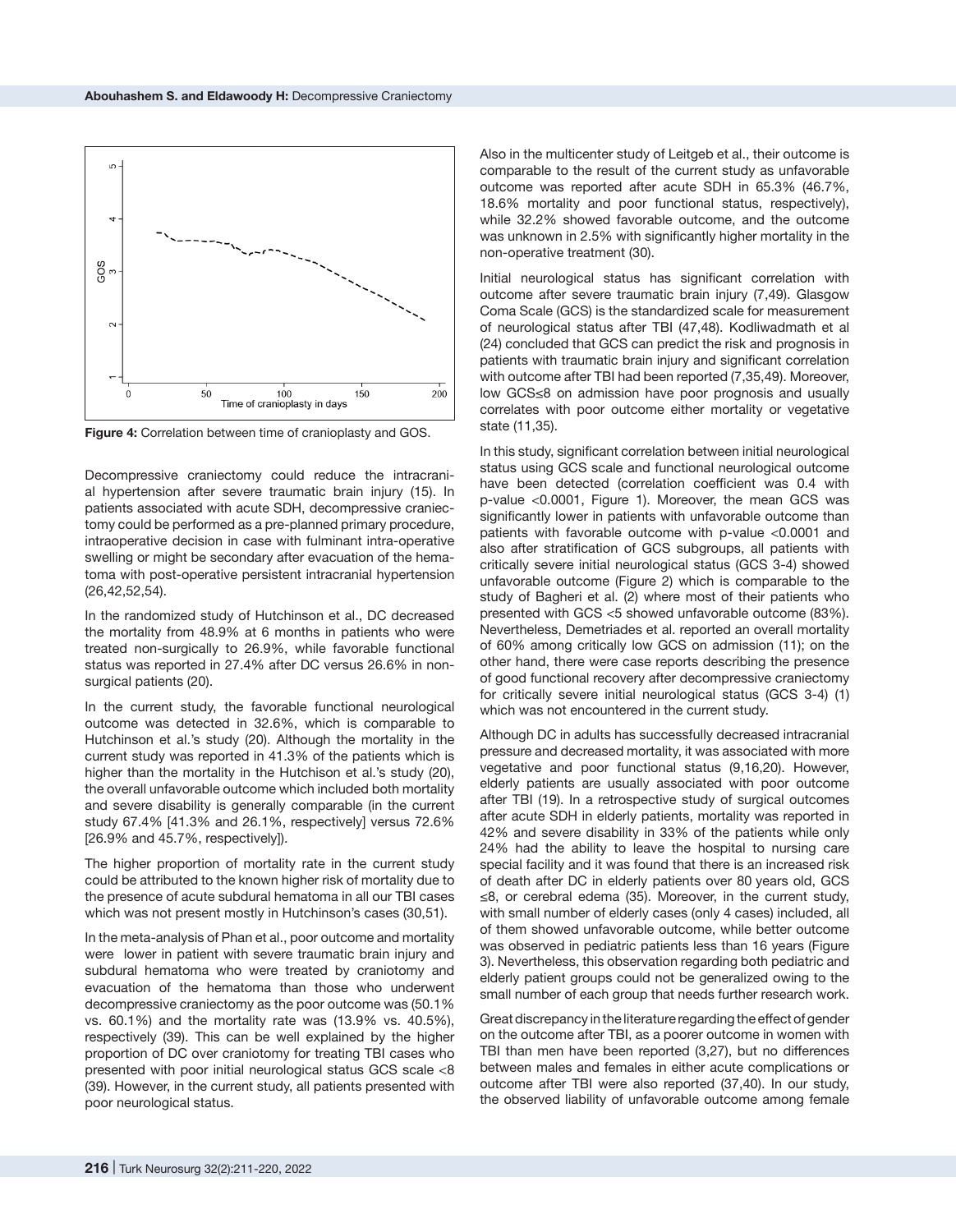

**Figure 5:** Case presentation with favorable outcome. **A)** Initial CT brain shows acute SDH with midline shift 1 cm. **B, C)** Follow up CT brain shows the early postoperative findings. **D)** Follow up CT brain after one week. **E, F)** Postcranioplasty follow up CT brain.



**Figure 6:** Case presentation with unfavorable outcome. **A,B, C)** Initial CT brain shows acute SDH with midline shift more than 1 cm. **D)** Follow up CT brain shows the early postoperative findings. **E)** Delayed follow up CT brain immediately before cranioplasty. **F)** Post-cranioplasty follow up CT brain.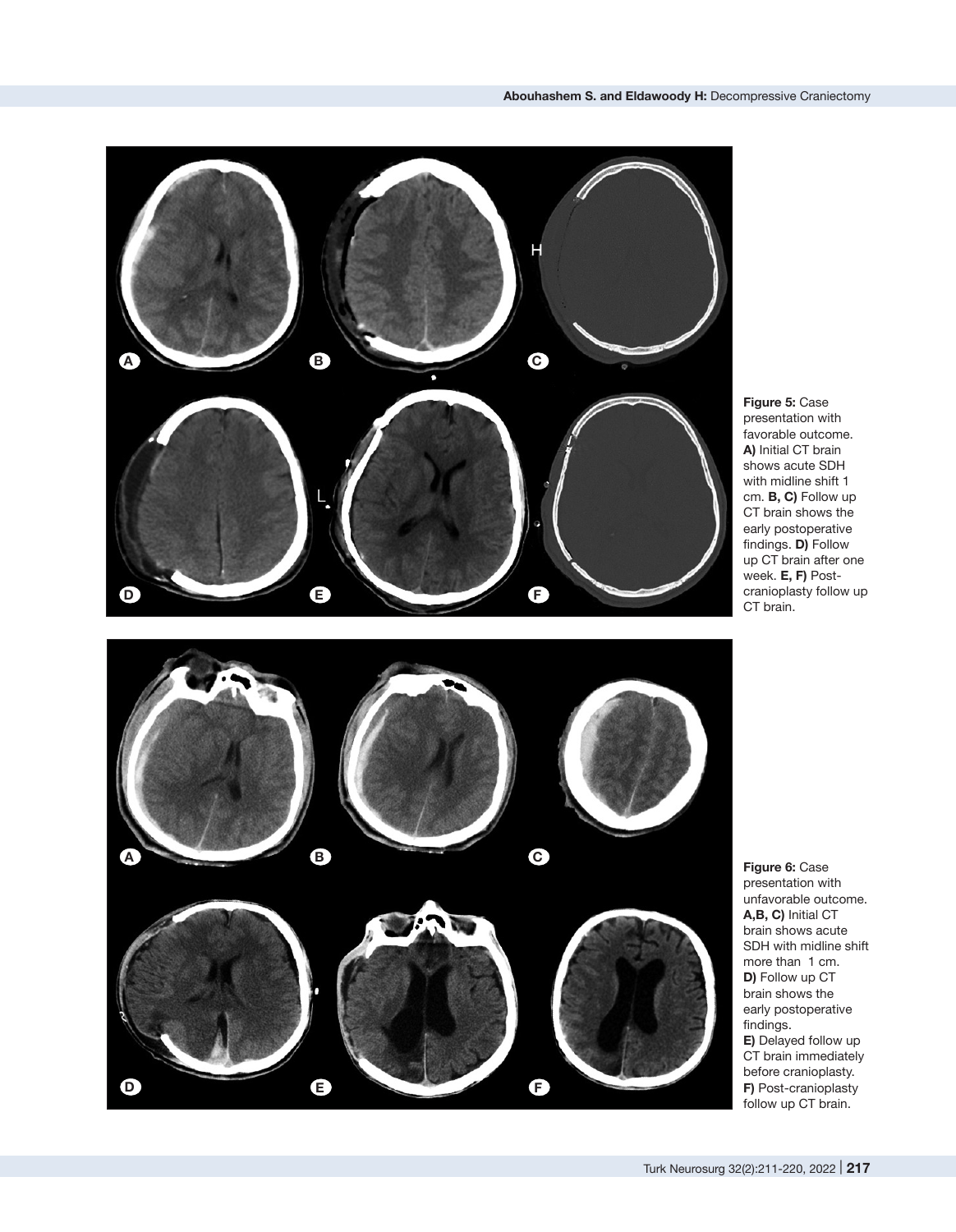patients could not be relied on, owing to the small number of female patients included in this study (11%, 10 patients).

Different radiological scales were used to assess the severity of TBI as the initial radiological evaluation can predict outcome in patients with TBI (34,38). Marshal CT score was used as radiological predictors for the outcome after TBI (14), and higher score was found to be significantly associated with early mortality (23). In this study, there was no initial radiological significant difference between patients with favorable and unfavorable outcome as all patients in this study had subdural hematoma which made them to have nearly similar Marshall score (Table VI).

The midline shift in the initial CT scan of the brain may indicate the severity of mass effect and liability for herniation. In this study, the degree of midline shift in the preoperative imaging between patients with favorable and patients with unfavorable outcome was compared and showed no significant difference between both patient groups.

Functionally significant Brodmann's areas such as Broca's area and Wernicke's area are found in the dominant hemisphere which is usually on the left side, so left sided lesions may have worse outcome than right sided lesion; but in this study, there was no difference in the functional outcome between right and left side DC (Table VI).

Complications after DC involve blooming of contusions, contralateral acute subdural hematoma, infection, sunken flap and hydrocephalus (32). In our study, the most common complications were extra-axial collections, infection, hydrocephalus and sunken flap, but there was no significant difference in the post-operative complications (Table VI) between patients with favorable and patients with unfavorable outcome.

The reported frequency of extra-axial fluid collection is as high as 25-60% (32), while in our study, it was reported in 18 patients (19.6%). The extra-axial fluid collection after DC could be attributed to alteration in CSF dynamics together with increase in the cerebral perfusion pressure after removal of the bone flap (29,53). Hydrocephalus after DC for TBI has been reported to range from 10% to 40% (32), while in our study, the incidence of hydrocephalus was reported in 11% without observed influence on the functional outcome. Sunken flap is a delayed underreported complication after DC in the literature, although it has been reported in 10% of DC cases by Kurland et al. (28). In the current study, it was reported in 8 patients (8.5%). Sunken flap was observed whenever cranioplasty has been delayed and could be attributed to unopposed flap compression by the atmospheric pressure especially after subsidence of raised ICP (13). Post-operative infection has been reported in 1-10% of patients after DC (17,44). In the current study, infection was encountered in 6 patients (6.5%), which is comparable to other literatures. Several factors could influence the infection rate such as large scalp incision; small based flap pedicle that might lead to wound breakdown and secondary infection (32,44).

Restoration of the skull bone after DC improves the hemodynamics of the brain and CSF flow, facilitates the rehabilitation and enhances the physical and cognitive recovery (4,10,12), but the timing of cranioplasty is still a controversial issue and in this study, there is a tendency for better outcome with earlier restoration of skull bone defect (Figure 4), yet it is still statistically insignificant (correlation coefficient is 0.007 and p value is 0.1).

Despite the presence of several studies in the literature discussing the value of DC, the current study to the best of our knowledge, involved only patients with severe traumatic brain injury (GCS 3-8), while most of other research studies were dealing with TBI in general; which might lead to pooling of results between mild, moderate and severe TBI patients. In addition, the current study has discussed almost all the important clinical and radiological factors that might affect the functional outcome among severe TBI patients in particular which were not frequently addressed in other previous studies. Nevertheless, in the current study, severe TBI patients (GCS  $\leq$  8) have been further subdivided into three subgroups; critically severe (GCS 3-4), critically moderate (GCS 5-6), and critically mild (GCS 7-8).

#### █ **CONCLUSION**

Primary decompressive craniectomy after STBI for posttraumatic acute subdural hematoma improved the favorable outcome whenever the initial GCS >4 among adult patients.

# **E** AUTHORSHIP CONTRIBUTION

**Study conception and design:** SA

**Data collection:** SA, HE

**Analysis and interpretation of results:** SA

**Draft manuscript preparation:** SA, HE

**Critical revision of the article:** HE

All authors (SA, HE) reviewed the results and approved the final version of the manuscript.

# █ **REFERENCES**

- 1. Afif A: Decompressive craniectomy following severe traumatic brain injury with an initial glasgow coma scale score of 3 or 4. Clin Surg 4: 2503, 2019
- 2. Bagheri SR, Alimohammadi E, Saeedi H, Sepehri P, Soleimani P, Fatahian R, Abdi A, Beiki O: Decompressive craniectomy in traumatic brain injury: Factors influencing prognosis and outcome. Iran J Neurosurg 3(1):21-26, 2017
- 3. Berz K, Divine J, Foss KB, Heyl R, Ford KR, Myer GD: Sexspecific differences in the severity of symptoms and recovery rate following sports-related concussion in young athletes. Phys Sportsmed 41(2):58-63, 2013
- 4. Bor-Seng-Shu E, Figueiredo EG, Amorim RL, Teixeira MJ, Valbuza JS, de Oliveira MM, Panerai RB: Decompressive craniectomy: A meta-analysis of influences on intracranial pressure and cerebral perfusion pressure in the treatment of traumatic brain injury. J Neurosurg 117:589–596, 2012
- 5. Bullock MR, Chesnut R, Ghajar J, Gordon D, Hartl R, Newell DW, Servadei F, Walters BC, Wilberger J: Surgical management of traumatic parenchymal lesions. Neurosurgery 58:S25-46, 2006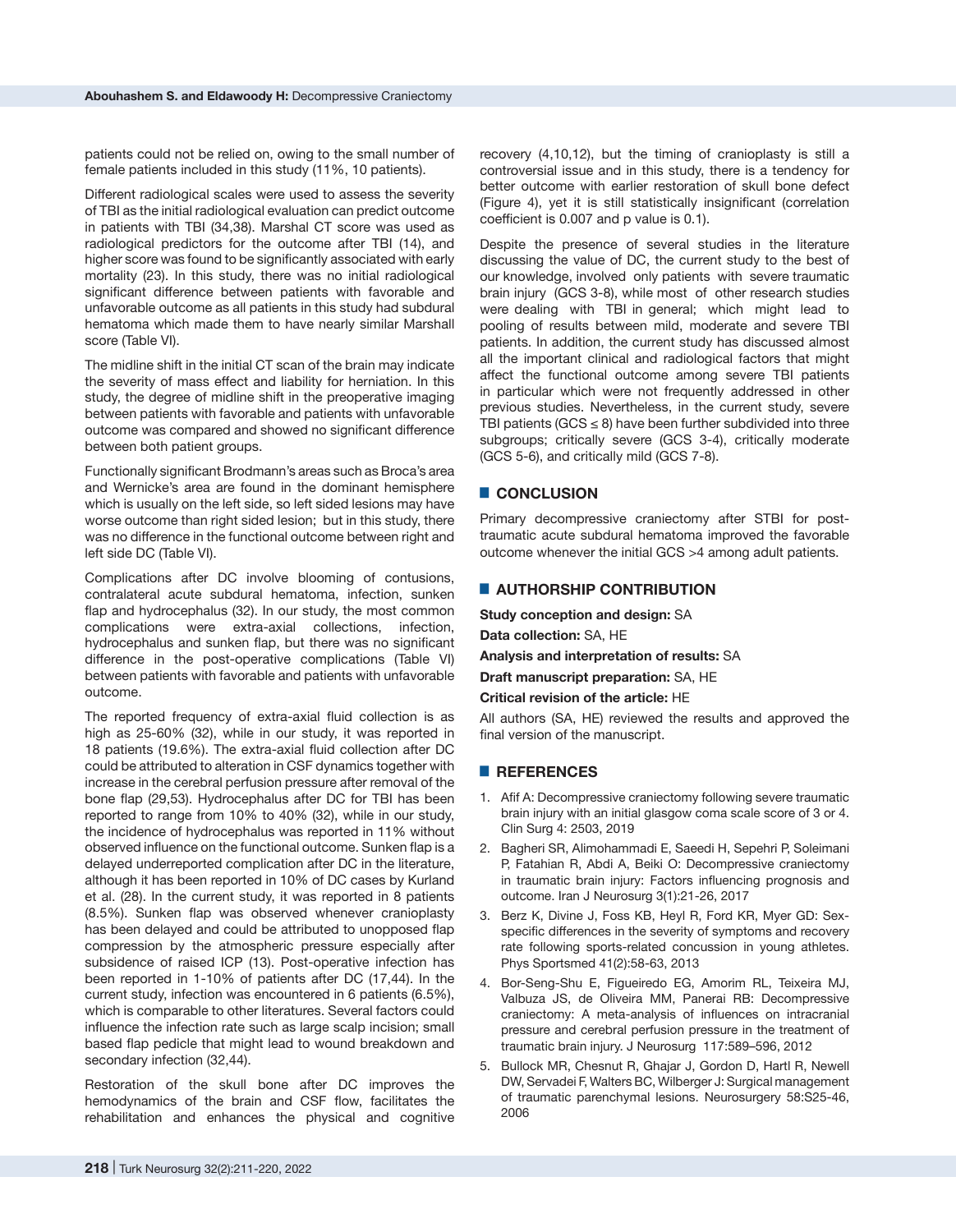- 6. Bullock MR, Chesnut R, Ghajar J, Gordon D, Hartl R, Newell DW, Servadei F, Walters BC, Wilberger JE: Surgical management of acute subdural hematomas. Neurosurgery 58:S16–24, 2006
- 7. Choi SC, Narayan RK, Anderson RL, Ward JD: Enhanced specificity of prognosis in severe head injury. J Neurosurg 69(3):381-385, 1988
- 8. Compagnone C, Murray GD, Teasdale GM, Maas AI, Esposito D, Princi P, D'Avella D, Servadei F: The management of patients with intradural posttraumatic mass lesions: A multicenter survey of current approaches to surgical management in 729 patients coordinated by the European Brain Injury Consortium. Neurosurgery 57:1183-1192, 2005
- 9. Cooper DJ, Rosenfeld JV, Murray L, Arabi YM, Davies AR, D'Urso P, Kossmann T, Ponsford J, Seppelt I, Reilly P, Wolfe R: Decompressive craniectomy in diffuse traumatic brain injury. N Engl J Med 364(16):1493-1502, 2011
- 10. De Cola MC, Corallo F, Pria D, Lo Buono V, Calabrò RS: Timing for cranioplasty to improve neurological outcome: A systematic review. Brain Behav 8(11):e01106, 2018
- 11. Demetriades D, Kuncir E, Velmahos GC, Rhee P, Alo K, Chan LS: Outcome and prognostic factors in head injuries with an admission Glasgow Coma Scale score of 3. Arch Surg 139(10):1066-1068, 2004
- 12. Erdogan E, Duz B, Kocaoglu M, Izci Y, Sirin S, Timurkaynak E: The effect of cranioplasty on cerebral hemodynamics: Evaluation with transcranial Doppler sonography. Neurol India 51:479-481, 2003
- 13. Fawley N, Udeh C: Sinking skin flap syndrome after decompressive craniectomy: A case report. A A Pract 11(9):241-243, 2018
- 14. Gillett GR, Honeybul S, Ho KM, Lind CR: Neurotrauma and the RUB: where tragedy meets ethics and science. J Med Ethics 36:727-730, 2010
- 15. Grille P, Tommasino N: Decompressive craniectomy in severe traumatic brain injury: Prognostic factors and complications. Rev Bras Ter Intensiva 27(2):113-118, 2015
- 16. Haddad SH, Arabi YM: Critical care management of severe traumatic brain injury in adults. Scand J Trauma Resusc Emerg Med 20:12, 2012
- 17. Honeybul S: Complications of decompressive craniectomy for head injury. J Clin Neurosci 17(4):430-435, 2010
- 18. Honeybul S, Ho KM, Lind CR, Gillett GR: Surgical intervention for severe head injury: ethical considerations when performing life-saving but non-restorative surgery. Acta Neurochir (Wien) 153:1105-1110, 2011
- 19. Hukkelhoven CW, Steyerberg EW, Rampen AJ, Farace E, Habbema JD, Marshall LF, Murray GD, Maas AI: Patient age and outcome following severe traumatic brain injury: An analysis of 5600 patients. J Neurosurg 99(4):666-673, 2003
- 20. Hutchinson PJ, Kolias AG, Timofeev IS, Corteen EA, Czosnyka M, Timothy J, Anderson I, Bulters DO, Belli A, Eynon CA, Wadley J, Mendelow AD, Mitchell PM, Wilson MH, Critchley G, Sahuquillo J, Unterberg A, Servadei F, Teasdale GM, Pickard JD, Menon DK, Murray GD, Kirkpatrick PJ, RESCUEicp Trial Collaborators: Trial of decompressive craniectomy for traumatic intracranial hypertension. New England Journal of Medicine 375(12):1119-1130, 2016
- 21. Jennett B, Bond M: Assessment of outcome after severe brain damage. Lancet 1(7905):480-484, 1975
- 22. Juul N, Morris GF, Marshall SB, Marshall LF: Intracranial hypertension and cerebral perfusion pressure: Influence on neurological deterioration and outcome in severe head injury. The Executive Committee of the International Selfotel Trial. J Neurosurg 92(1):1-6, 2000
- 23. Katsnelson M, Mackenzie L, Frangos S, Oddo M, Levine JM, Pukenas B, Faerber J, Dong C, Kofke WA, le Roux PD: Are initial radiographic and clinical scales associated with subsequent intracranial pressure and brain oxygen levels after severe traumatic brain injury? Neurosurgery 70(5):1095-1105, 2011
- 24. Kodliwadmath HB, Koppad SN, Desai M, Badiger SP: Correlation of Glasgow outcome score to Glasgow coma score assessed at admission. Int Surg J 3:1959-1963, 2016
- 25. Kolias AG, Adams H, Timofeev I, Czosnyka M, Corteen EA, Pickard JD, Turner C, Gregson BA, Kirkpatrick PJ, Murray GD, Menon DK, Hutchinson PJ: Decompressive craniectomy following traumatic brain injury: Developing the evidence base. Br J Neurosurg 30(2):246-250, 2016
- 26. Kolias AG, Kirkpatrick PJ, Hutchinson PJ: Decompressive craniectomy: Past, present and future. Nat Rev Neurol 9:405- 415, 2013
- 27. Kraus JF, Peek-Asa C, McArthur D: The independent effect of gender on outcomes following traumatic brain injury: A preliminary investigation. Neurosurg Focus 8(1):e5, 2000
- 28. Kurland DB, Khaladj-Ghom A, Stokum JA, Carusillo B, Karimy JK, Gerzanich V, Sahuquillo J, Simard JM: Complications associated with decompressive craniectomy: A systematic review. Neurocrit Care 23(2):292-304, 2015
- 29. Lang JK, Ludwig HC, Mursch K, Zimmerer B, Markakis E: Elevated cerebral perfusion pressure and low colloid osmotic pressure as a risk factor for subdural spaceoccupying hygromas? Surg Neurol 52(6):630-637, 1999
- 30. Leitgeb J, Mauritz W, Brazinova A, Janciak I, Majdan M, Wilbacher I, Rusnak M: Outcome after severe brain trauma due to acute subdural hematoma. J Neurosurg 117(2):324- 333, 2012
- 31. Marshall LF, Marshall SB, Klauber MR, Van Berkum Clark M, Eisenberg H, Jane JA, Luerssen TG, Marmarou A, Foulkes MA: The diagnosis of head injury requires a classification based on computed axial tomography. J Neurotrauma 9(1): S287-292, 1992
- 32. Mezue WC, Ndubuisi CA: Decompressive craniectomy in the management of traumatic brain injury: A review of current practice. Open Access Surgery 8:73-83, 2015
- 33. Miller JD, Becker DP: Secondary insults to the injured brain. J R Coll Surg Edinb 27(5):292-298, 1982
- 34. Mohammadifard M, Ghaemi K, Hanif H, Sharifzadeh G, Haghparast M: Marshall and rotterdam computed tomography scores in predicting early deaths after brain trauma. Eur J Transl Myol 28(3):7542, 2018
- 35. Monsivais D, Choi HA, Kitagawa R, Franch M, Cai C: A retrospective analysis of surgical outcomes for acute subdural hematoma in an elderly cohort. Interdisciplinary Neurosurgery 14:130-134, 2018